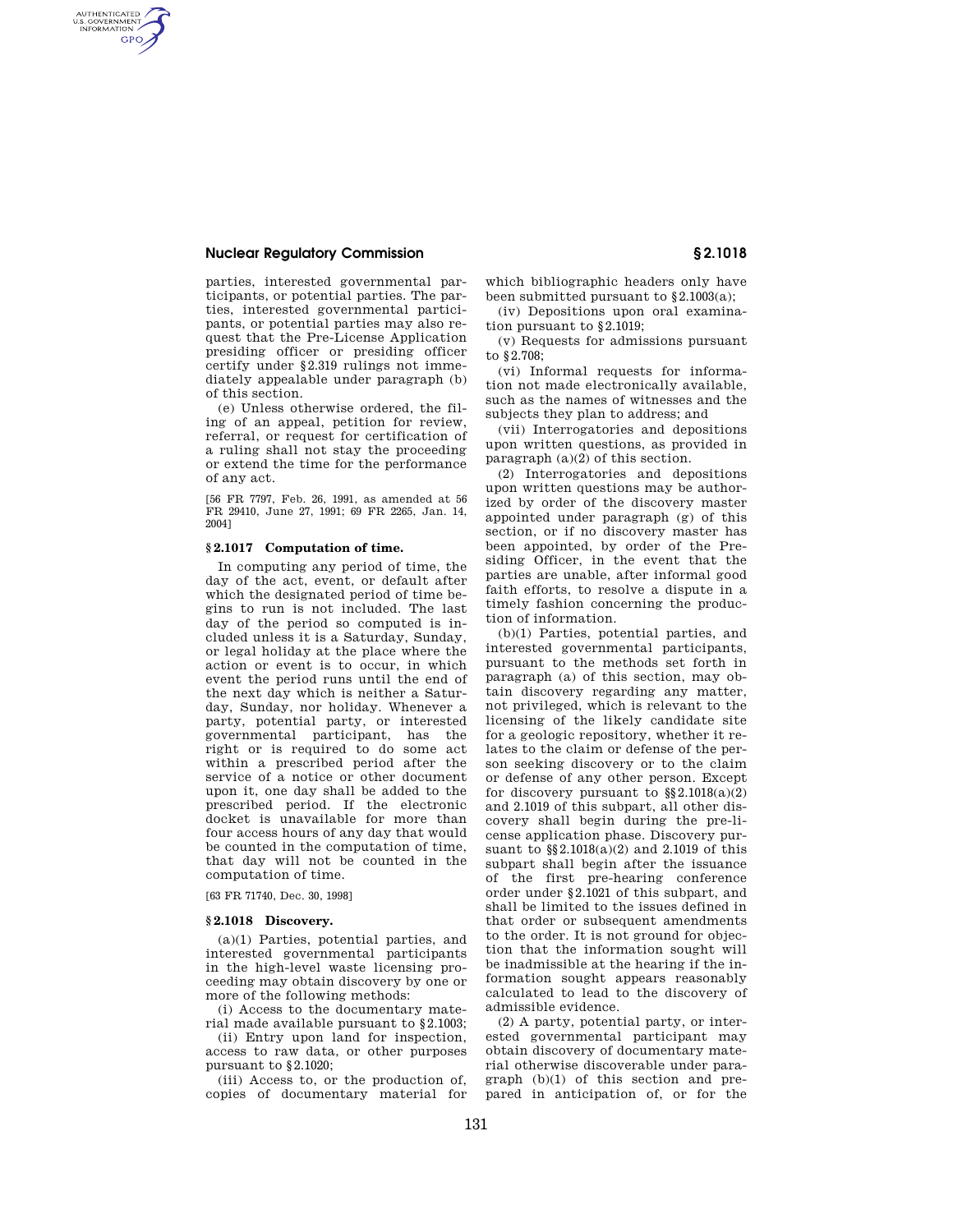hearing by, or for another party's, potential party's, or interested governmental participant's representative<br>(including its attorney, surety, (including its attorney, indemnitor, insurer, or similar agent) only upon a showing that the party, potential party, or interested governmental participant seeking discovery has substantial need of the materials in the preparation of its case and that it is unable without undue hardship to obtain the substantial equivalent of the materials by other means. In ordering discovery of these materials when the required showing has been made, the Presiding Officer shall protect against disclosure of the mental impressions, conclusions, opinions, or legal theories of an attorney or other representative of a party, potential party, or interested governmental participant concerning the proceeding.

 $(c)(1)$  Upon motion by a party, potential party, interested governmental participant, or the person from whom discovery is sought, and for good cause shown, the presiding officer may make any order that justice requires to protect a party, potential party, interested governmental participant, or other person from annoyance, embarrassment, oppression, or undue burden, delay, or expense, including one or more of the following:

(i) That the discovery not be had;

(ii) That the discovery may be had only on specified terms and conditions, including a designation of the time or place;

(iii) That the discovery may be had only by a method of discovery other than that selected by the party, potential party, or interested governmental participant seeking discovery;

(iv) That certain matters not be inquired into, or that the scope of discovery be limited to certain matters;

(v) That discovery be conducted with no one present except persons designated by the presiding officer;

(vi) That, subject to the provisions of §2.390 of this part, a trade secret or other confidential research, development, or commercial information not be disclosed or be disclosed only in a designated way; or

(vii) That studies and evaluations not be prepared.

# **§ 2.1018 10 CFR Ch. I (1–1–10 Edition)**

(2) If the motion for a protective order is denied in whole or in part, the presiding officer may, on such terms and conditions as are just, order that any party, potential party, interested governmental participant or other person provide or permit discovery.

(d) Except as provided in paragraph (b) of this section, and unless the Presiding Officer upon motion, for the convenience of parties, potential parties, interested governmental participants, and witnesses and in the interest of justice, orders otherwise, methods of discovery may be used in any sequence, and the fact that a party, potential party, or interested governmental participant is conducting discovery, whether by deposition or otherwise, shall not operate to delay any other party's, potential party's, or interested governmental participant's discovery.

(e) A party, potential party, or interested governmental participant who has made available in electronic form all material relevant to any discovery request or who has responded to a request for discovery with a response that was complete when made is under no duty to supplement its response to include information thereafter acquired, except as follows:

(1) To the extent that written interrogatories are authorized pursuant to paragraph  $(a)(2)$  of this section, a party or interested governmental participant is under a duty to seasonably supplement its response to any question directly addressed to (i) the identity and location of persons having knowledge of discoverable matters, and (ii) the identity of each person expected to be called as an expert witness at the hearing, the subject matter on which the witness is expected to testify, and the substance of the witness' testimony.

(2) A party, potential party, or interested governmental participant is under a duty seasonably to amend a prior response if it obtains information upon the basis of which (i) it knows that the response was incorrect when made, or (ii) it knows that the response though correct when made is no longer true and the circumstances are such that a failure to amend the response is in substance a knowing concealment.